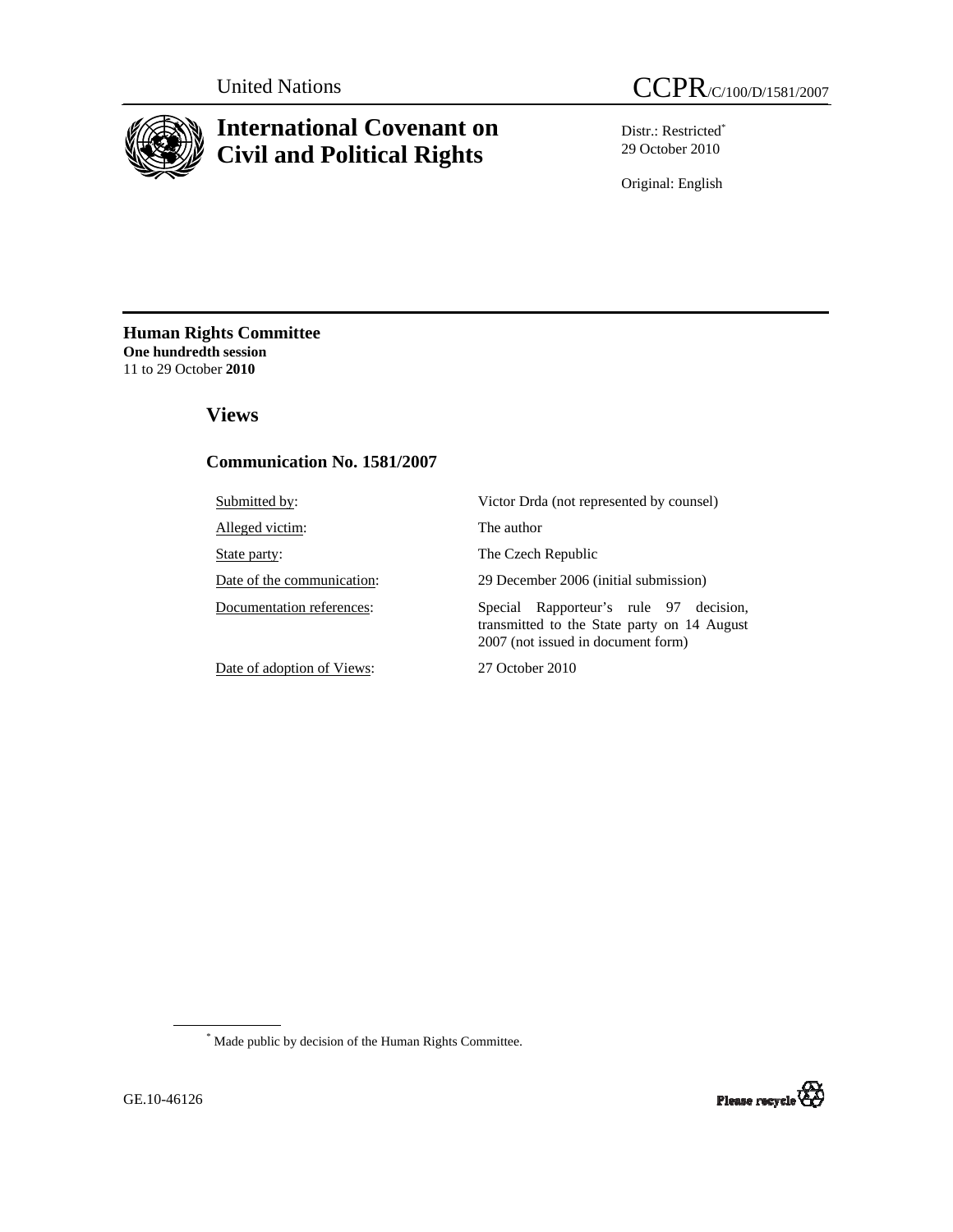| Subject matter:                   | Discrimination on the basis of citizenship<br>with respect to restitution of property |
|-----------------------------------|---------------------------------------------------------------------------------------|
| Procedural issue:                 | Abuse of the right of submission, preclusion<br>ratione temporis                      |
| Substantive issues:               | Equality before the law; equal protection of<br>the law without any discrimination    |
| Article of the Covenant:          | 26                                                                                    |
| Article of the Optional Protocol: | 3                                                                                     |

On 27 October 2010 the Human Rights Committee adopted the annexed text as the Committee's Views under article 5, paragraph 4, of the Optional Protocol in respect of communication No. 1581/2007.

**[Annex]**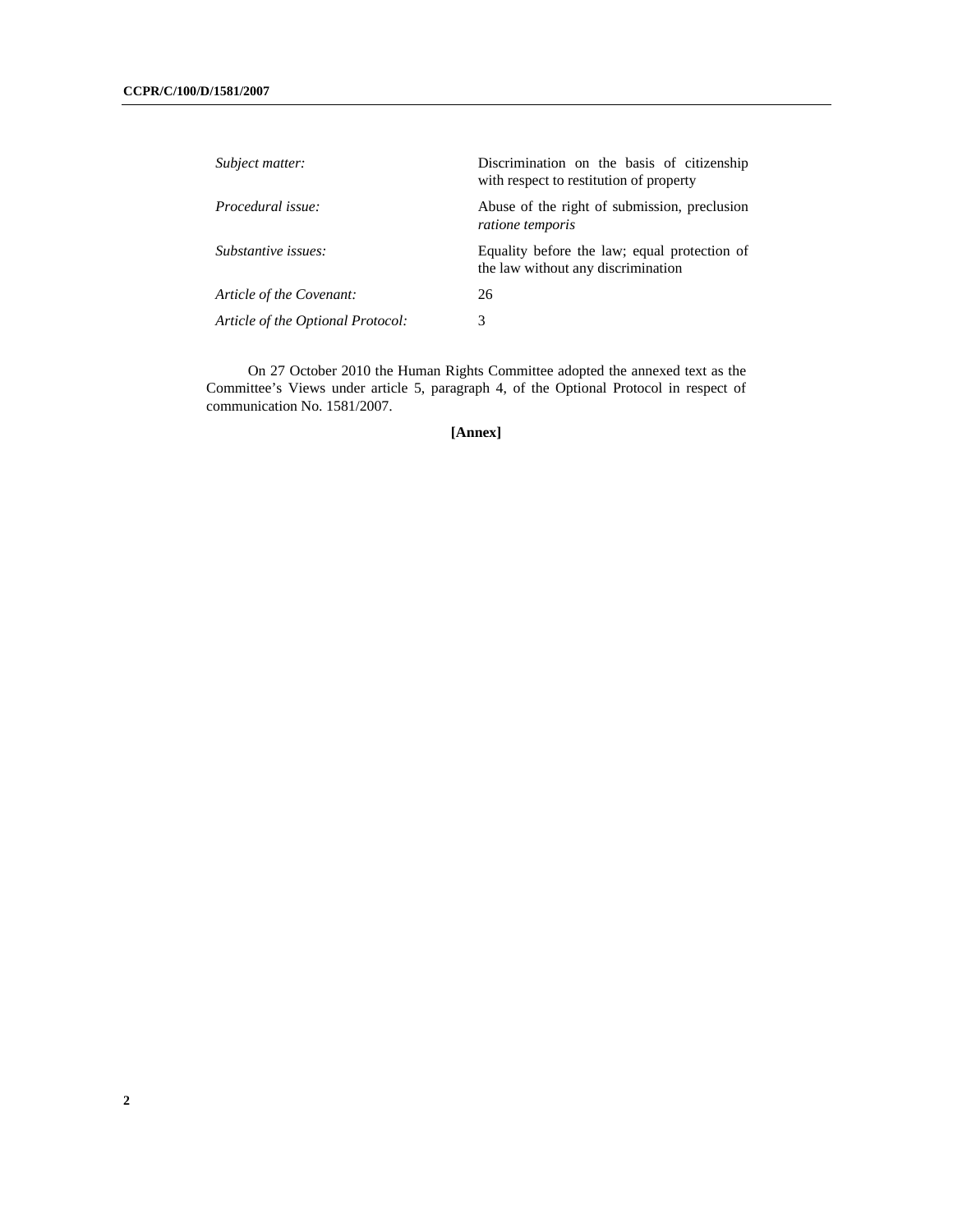### **Annex**

# **Views of the Human Rights Committee under article 5, paragraph 4, of the Optional Protocol to the International Covenant on Civil and Political rights (one hundredth session)**

concerning

 **Communication No. 1581/2007\*\***

| Submitted by:              | Victor Drda (not represented by counsel) |
|----------------------------|------------------------------------------|
| Alleged victim:            | The author                               |
| State party:               | The Czech Republic                       |
| Date of the communication: | 29 December 2006 (initial submission)    |

 The Human Rights Committee, established under article 28 of the International Covenant on Civil and Political Rights,

Meeting on 27 October 2010,

 Having concluded its consideration of communication No. 1581/2006, submitted to the Human Rights Committee by Mr. Victor Drda under the Optional Protocol to the International Covenant on Civil and Political Rights,

Having taken into account all written information made available to it by the authors of the communication, and the State party,

Adopts the following:

#### **Views under article 5, paragraph 4, of the Optional Protocol**

1. The author of the communication, dated 29 December 2006, is Mr. Victor Drda, an American national (former citizen of Czechoslovakia), born in 1922, and currently residing in the Czech Republic. He claims to be a victim of a violation by the Czech Republic of his rights under article 26 of the International Covenant on Civil and Political Rights<sup>1</sup>, having been forced to cede his property to the State of Czechoslovakia. He is not represented.

<sup>\*\*</sup> The following members of the Committee participated in the examination of the present communication: Mr. Abdelfattah Amor, Mr. Prafullachandra Natwarlal Bhagwati, Mr. Lazhari Bouzid, Ms. Christine Chanet, Mr. Mahjoub El Haiba, Mr. Ahmad Amin Fathalla, Mr. Yuji Iwasawa, Ms. Helen Keller, Mr. Rajsoomer Lallah, Ms. Zonke Zanele Majodina, Ms. Iulia Antoanella Motoc, Mr. Michael O'Flaherty, Mr. Rafael Rivas Posada, Sir Nigel Rodley, Mr. Fabian Omar Salvioli and Mr. Krister Thelin.

<sup>&</sup>lt;sup>1</sup> The Optional Protocol to the International Covenant on Civil and Political Rights entered into force for Czech Republic on 22 February 1993.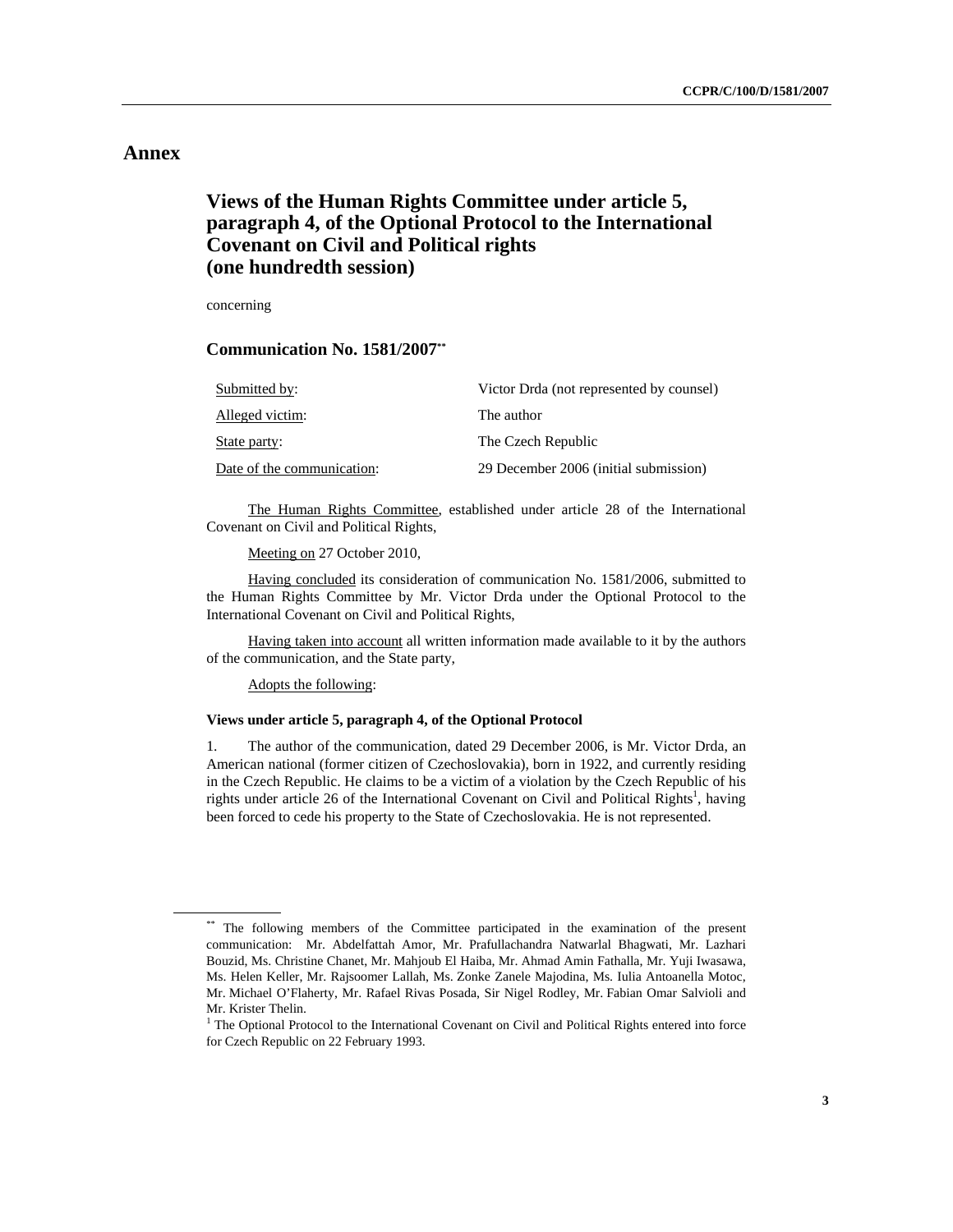#### **The facts as submitted by the author**

2.1 In June 1964, the author left Czechoslovakia for the United States. He obtained American citizenship in 1970 and thereby lost his Czechoslovak citizenship. He never applied to recuperate his Czechoslovak citizenship.

2.2 The author owned an apartment building in Prague-Vinohrady with a parcel of land (No. 2913), as well as several other parcels of land (No. 1011/1-2, and 1012) in Kunratice (a suburb of Prague). On 28 November 1961, the author was forced to cede his apartment building to the State. Law No. 119/1990 on judicial rehabilitation pronounced all forced donations null and void, as of the date of donation.

2.3 On 24 March 1998, the Prague Regional Court decided that the author failed to prove that he had been forced to donate the building to the State. He further did not fulfil the condition of citizenship and could therefore not lodge his complaint according to the restitution legislation. The Court also concluded that the author's decision to donate the building to the State was not influenced by any concrete distress.

2.4 In another decision, on 24 June 1998, the same court rejected the author's restitution claim, because he was not a Czech citizen and thus not an "entitled person", according to the special restitution law 87/1991<sup>2</sup>. On 10 November 2000, the Constitutional Court rejected the author's complaint, stating that the author, as an American citizen, was not entitled to submit a complaint under the restitution legislation.

2.5 With regard to the land parcels in Kunratice, the Town Council of Prague had informed the author was informed on 7 January 1991 that the parcels had been nationalized<sup>3</sup> in 1966 pursuant to Decree 5/1945 and Regulation 85/1960.

#### **The complaint**

3. The author claims that the State party's refusal to proceed with the restitution of his property constitutes discrimination on grounds of nationality in violation of article 26 of Covenant.

#### **The State party's submission on admissibility and merits**

4.1 On 4 February 2008, the State party submits its comments on admissibility and merits of the communication. It clarifies the facts as presented by the author and adds that on 16 March 1965, the author was sentenced by the Prague 4 District Court for the criminal offence of leaving the Republic. On 13 August 1990, the District Court, on the basis of Act No. 119/1990 on Judicial Rehabilitation, reversed the author's sentence of 16 March 1965.

4.2 On 2 November 1994, the author sought a declaration of nullity of the deed of gift of his apartment building in Prague. After a hearing held on 14 September 1995, the District Court declared the deed to be null, recognizing that it had been concluded under duress and conspicuously disadvantageous conditions. After a hearing held on 26 January 1996, the

 $2^2$  Act No. 87/1991 on Extra-judicial Rehabilitation was adopted by the Czech Government, spelling out the conditions for recovery of property for persons whose property had been confiscated under the Communist rule. Under the Act, in order to claim entitlement to recover property, a person claiming restitution of the property had to be, inter alia, (a) a Czech citizen, and (b) a permanent resident in the Czech Republic. These requirements had to be fulfilled during the time period in which restitution claims could be filed, namely between 1 April and 1 October 1991. A judgment by the Czech Constitutional Court of 12 July 1994 (No. 164/1994) annulled the condition of permanent residence and established a new time-frame for the submission of restitution claims by persons who had thereby become entitled persons, running from 1 November 1994 to 1 May 1995.

<sup>&</sup>lt;sup>3</sup> The author uses the term "national administration of the parcels was introduced".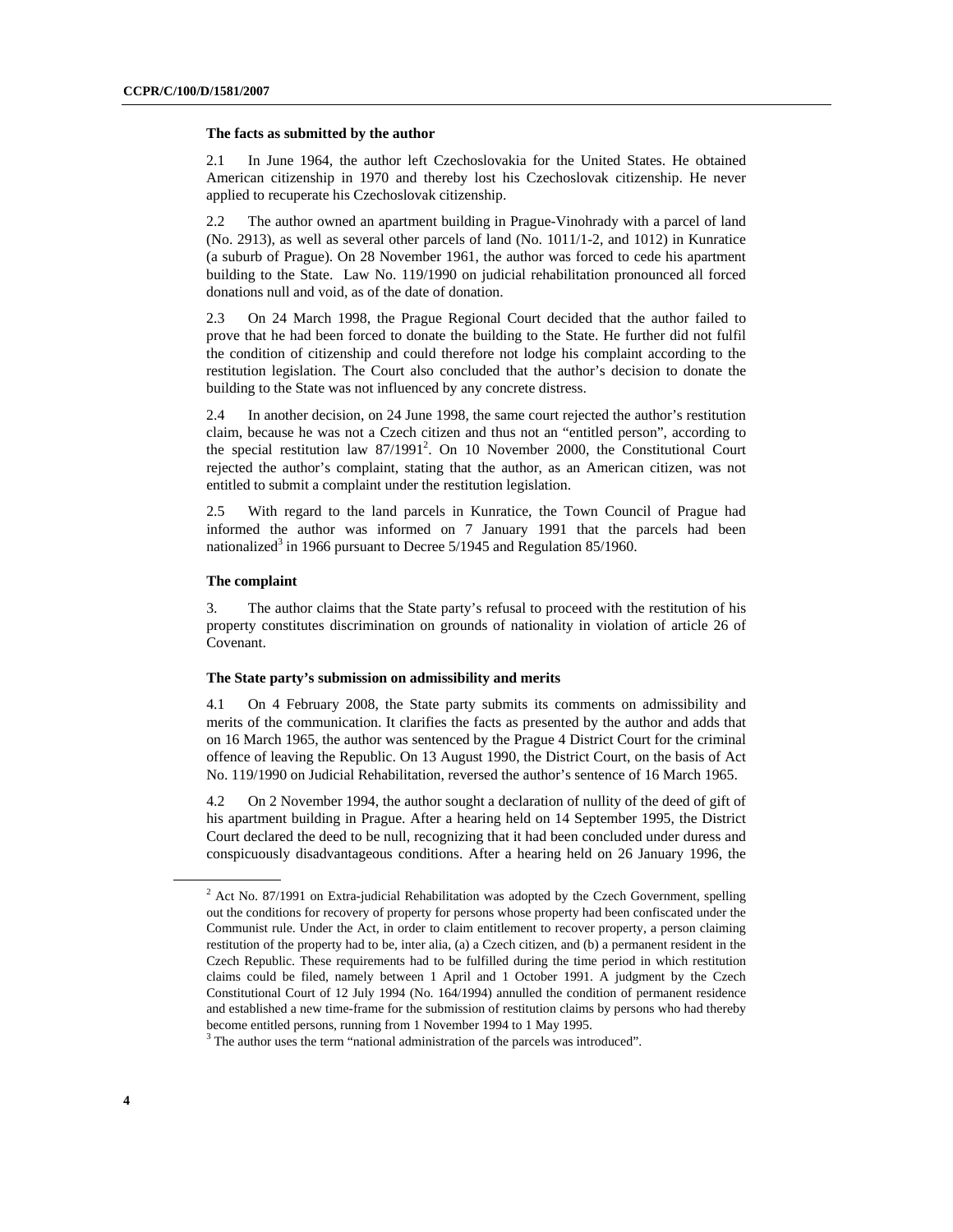Prague Municipal court remanded the case back to the District Court for further findings on the facts of the contractual conclusion under duress. On 11 March 1997, after several hearings of the author and witnesses proposed by him, the District Court concluded that the author had not been under any duress when he donated his apartment building. On 1 November 1997, the Municipal Court reversed the District Court's decision on formal grounds and remanded the case back to the District Court.

4.3 On 24 March 1998, the District Court referred to its earlier deliberations and rejected the author's action. On 8 March 1999, the Municipal Court reversed the lower court's decision again on formal grounds. After a hearing held on 17 August 1999, the District Court rejected the author's application for failure to meet the citizenship requirement in Law No. 87/1991 on Extra-judicial Rehabilitation. On 24 February 2000, the Municipal Court confirmed the judgment of the lower court. On 10 November 2000, the Constitutional Court dismissed the author's appeal as manifestly ill-founded.

4.4 With regard to the parcels of land in Kunratice, the State party refers to the opinion of the Financial Department of 6 December 1990 and 7 January 1991, in which it stated that the author continues to be the owner of these properties and that he should exercise his property rights in court.

4.5 On 19 March and 10 September 2002, the European Court of Human Rights (ECHR) rejected the author's applications as manifestly ill-founded. The State party highlights that, as the author did not mention this fact the content of these applications remains unknown.

4.6 The State party challenges the admissibility of the communication on the ground that it constitutes an abuse of the right of submission of communications within the meaning of article 3 of the Optional Protocol. It invokes the Committee's jurisprudence, in particular communications No. 1452/2006, *Renatus J. Chytil v. the Czech Republic<sup>4</sup>*, No. 1434/2005, *Claude Fillacier v. France*<sup>5</sup> and No. 787/1997 *Gobin v. Mauritius*<sup>6</sup>, in which the Committee declared inadmissible communications which had been submitted with considerable delays after the alleged violation of the Covenant. In the present case, the State party argues that the author petitioned the Committee on 29 December 2006, six years after the Constitutional Court judgment of 10 November 2000 and more than four years from the 10 September 2002 ECHR decision, provided that the ECHR decision concerned the issues under review, without offering any reasonable explanation for this time lapse.

4.7 The State party further challenges the admissibility of the communication on grounds of *ratione temporis*, given that the author donated his properties to the State in 1961, therefore before the Optional Protocol was ratified by the Czechoslovak Socialist Republic.

4.8 The State party recalls the Committee's jurisprudence on article 26, which asserts that a differentiation based on reasonable and objective criteria does not amount to prohibited discrimination within the meaning of article 26 of the Covenant<sup>7</sup>. The State party argues the author failed to comply with the legal citizenship requirement and his action for

<sup>4</sup> Communication No. 1452/2006, *Renatus J. Chytil v. the Czech Republic*, inadmissibility decision adopted on 24 July 2007, para. 6.2.

<sup>5</sup> Communication No. 1434/2005, *Claude Fillacier v. France*, inadmissibility decision adopted on 27 March 2006, para. 4.3.

<sup>6</sup> Communication No. 787/1997, *Gobin v. Mauritius*, inadmissibility decision adopted on 16 July 2001, para. 6.3.

<sup>7</sup> See communication No. 182/1984, *Zwaan de Vries v. the Netherlands*, views adopted on 9 April 1987, para. 12.1 to 13.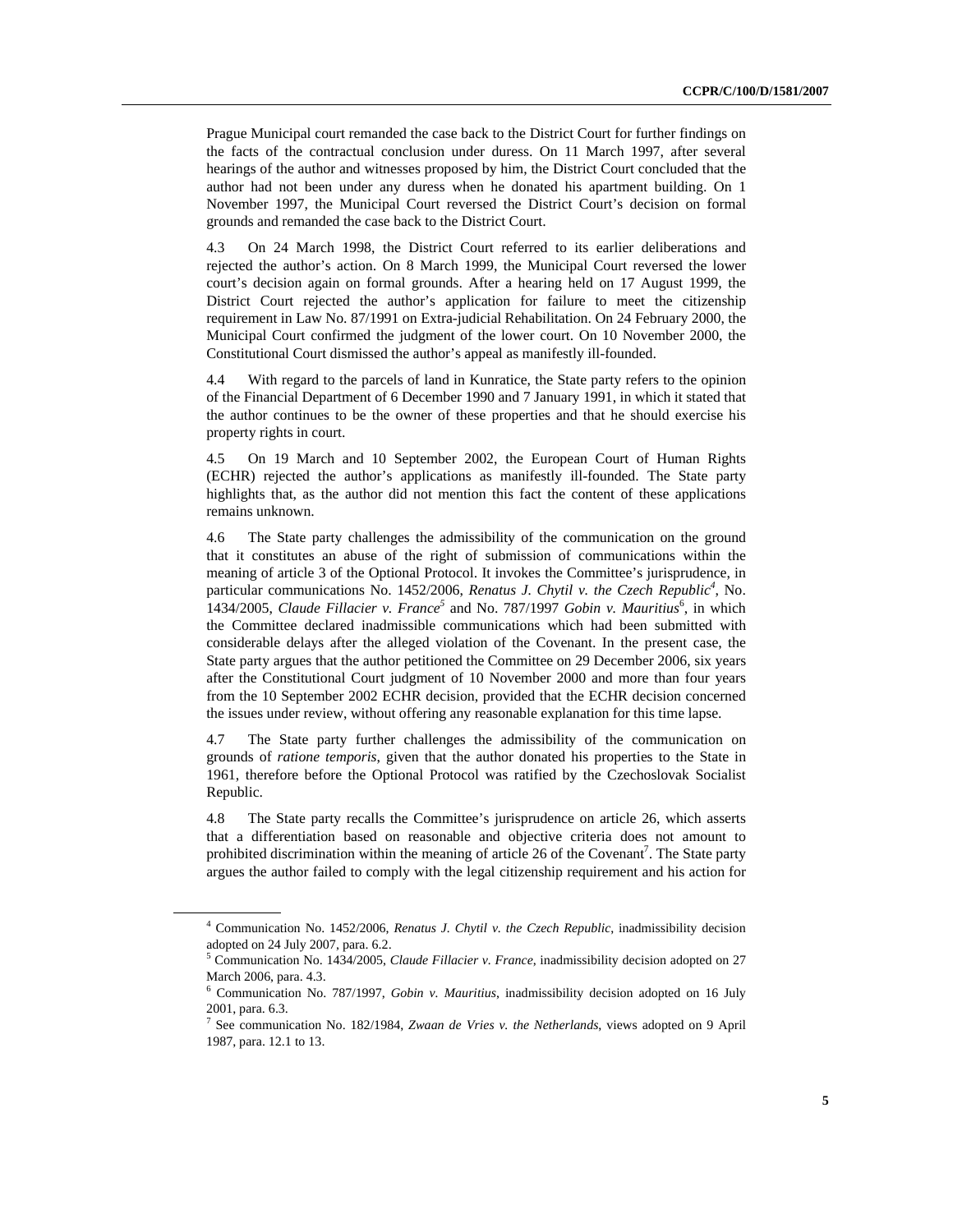surrender of the apartment building was therefore not supported by the legislation in force. The State party further reiterates its earlier submissions in similar cases<sup>8</sup>.

4.9 With regard to the land parcels in Kunratice, the State party observes that the author has not furnished any information about litigation or legal treatment of this property and that this part of the communication should therefore be declared manifestly ill-founded.

#### **The author's comments to the State party's observations**

5.1 On 29 July 2008, the author comments on the State party's submission and confirms the State party's clarifications on the facts. He underlines that according to article  $III^9$  of the Treaty of Naturalization between the United States and Czechoslovakia, signed by Czechoslovakia on 16 July 1928, a national of either country who renews residence in his original country without the intent to return to that in which he was naturalized, is considered to have lost that nationality. The intent not to return is held to exist if the person has resided more than two years in the original country. The author returned to Czechoslovakia in November 1989 and has lived on the territory of the State party since then.

5.2 With regard to the delay in submission of his communication, the author explains that he was not aware of any of the Committee's jurisprudence, as the State party does not publish any of the Committee's views. He underlines that he filed his complaint immediately after he heard about the Committee. The author further maintains that his complaint does not concern the forced donation in 1961 but the partial view by the State party's courts in proceedings of property restitution, which he claims to be discriminatory.

5.3 The author withdraws his complaint with regard to the land parcels in Kunratice, for which he will renew proceedings in the State party's courts.

#### **Issues and proceedings before the Committee**

#### **Consideration of admissibility**

6.1 Before considering any claim contained in a communication, the Human Rights Committee must, in accordance with rule 93 of its Rules of Procedure, decide whether or not the communication is admissible under the Optional Protocol to the Covenant.

6.2 The Committee has ascertained that the same matter is not being examined under another procedure of international investigation or settlement for purposes of article 5, paragraph 2 (a), of the Optional Protocol.

6.3 The Committee has noted the State party's argument that the communication should be considered inadmissible as an abuse of the right of submission of a communication under article 3 of the Optional Protocol, in view of the delay in submitting the communication to the Committee. The State party asserts that the author waited more than four years after the inadmissibility decision of the ECHR (six years after exhaustion of domestic remedies) before submitting his complaint to the Committee. The author argues

<sup>8</sup> See for example, State party observations on Communication no. 586/1994, *J. F. Adam v. the Czech Republic*, views adopted on 23 July 1996; Communication no. 1000/2001, *George Mráz v. the Czech Republic*. 9

<sup>&</sup>lt;sup>9</sup> Article III of the Treaty of Naturalization between the United States and Czechoslovakia: "If a national of either country, who comes within the purview of Article I, shall renew his residence in his original country without the intent to return to that in which he was naturalized, he shall be held to have lost the nationality acquired by naturalization. The intent not to return may be held to exist when a person naturalized in the one country shall have resided more than two years in the other".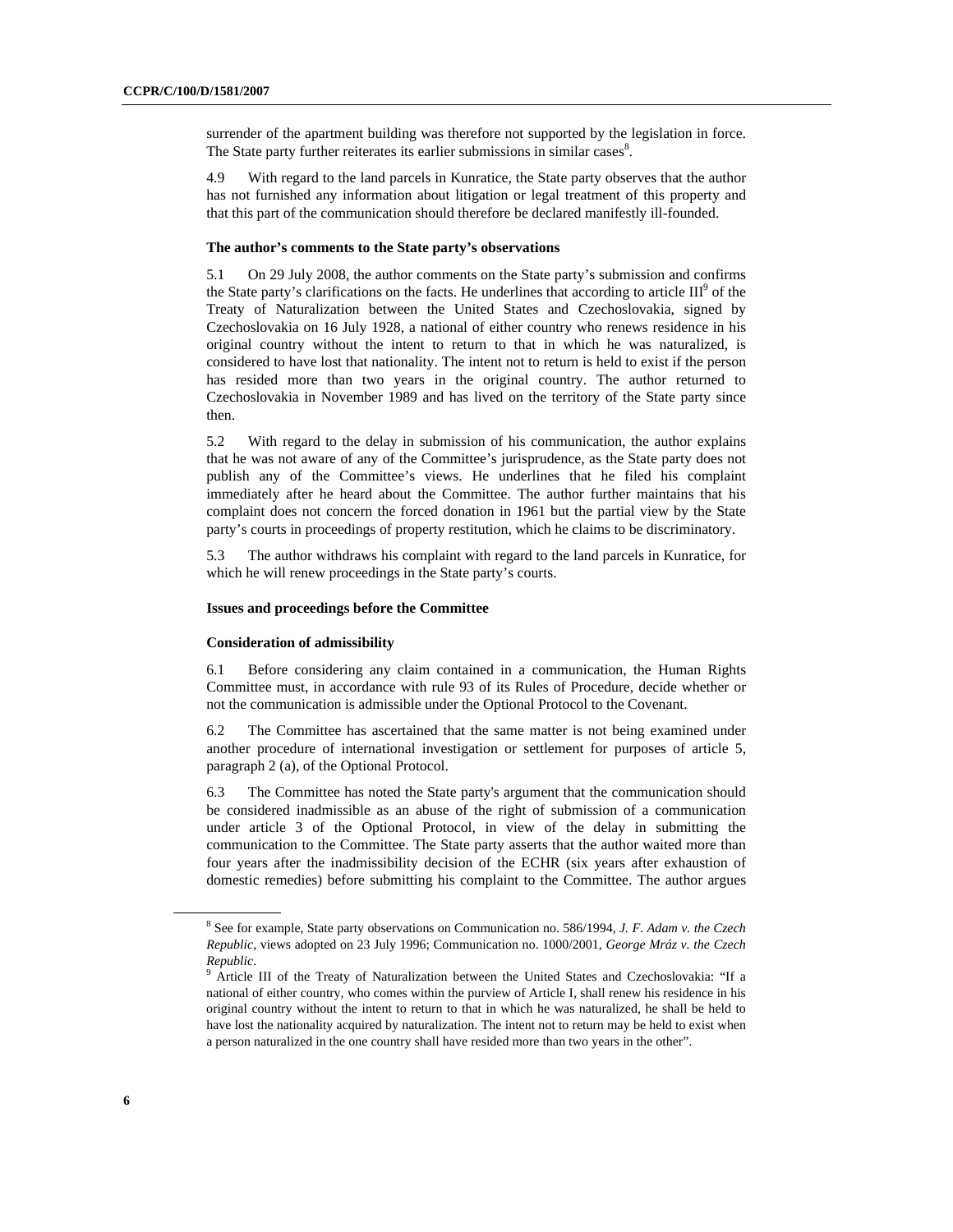that the delay was caused by lack of available information. The Committee observes that the Optional Protocol does not establish time limits within which a communication should be submitted, and that the period of time elapsing before doing so, other than in exceptional circumstances, does not in itself constitute an abuse of the right of submission of a communication<sup>10</sup>. Recalling its previous jurisprudence, the Committee considers that, in the circumstances of the present case, a delay of six years since the exhaustion of domestic remedies and over four years since the decision of another procedure of international investigation or settlement does not constitute an abuse of the right of submission under article 3 of the Optional Protocol.

6.4 The Committee further notes the State party's argument that it considers the Committee precluded *ratione temporis* from examining the alleged violation. With regard to the land parcels in Kunratice, the Committee notes the author's withdrawal of his complaint in this regard and notes that although the donation of the apartment building took place in 1961 and before the entry into force of the Covenant and the Optional Protocol for the State party, the new legislation that excludes applicants for property restitution who are not Czech citizens, has continuing consequences subsequent to the entry into force of the Optional Protocol for the State party, which could entail discrimination in violation article  $26$  of the Covenant<sup>11</sup>. The Committee therefore decides that the communication is admissible; in as far as it appears to raise issues under article 26 of the Covenant.

#### **Consideration of the merits**

7.1 The Human Rights Committee has considered the present communication in the light of all the information made available to it by the parties, as provided in article 5, paragraph 1, of the Optional Protocol.

7.2 The issue before the Committee, as has been presented by the parties, is whether the application to the author of Law No. 87/1991 on extra-judicial rehabilitation amounted to discrimination, in violation of article 26 of the Covenant. The Committee reiterates its jurisprudence that not all differentiations in treatment can be deemed to be discriminatory under article 26. A differentiation which is compatible with the provisions of the Covenant and is based on objective and reasonable grounds does not amount to prohibited discrimination within the meaning of article  $26<sup>12</sup>$ 

7.3 The Committee recalls its Views in the numerous Czech property restitution cases<sup>13</sup>, where it held that article 26 had been violated, and that it would be incompatible with the

<sup>&</sup>lt;sup>10</sup> See for example Communication No. 1223/2003, *Tsarjov v. Estonia*, Views adopted on 26 October 2007, para. 6.3; Communication No. 1434/2005, Fillacier v. France, inadmissibility decision adopted on 28 April 2006, para. 4.3; and Communication No. 787/1997, *Gobin v. Mauritius*, inadmissibility decision adopted on 16 July 2001, para. 6.3.

<sup>&</sup>lt;sup>11</sup> See Communication No. 586/1994, *Adam v. the Czech Republic*, views adopted on 23 July 1996, para. 6.3.

<sup>&</sup>lt;sup>12</sup> See Communication No. 182/1984, *Zwaan-de Vries v. The Netherlands*, Views adopted on 9 April 1987, paragraph 13.

<sup>&</sup>lt;sup>13</sup> Communication No. 516/1992, *Simunek v. the Czech Republic*, Views adopted on 19 July 1995, paragraph 11.6; Communication No. 586/1994, *Adam v. the Czech Republic*, Views adopted on 23 July 1996, paragraph 12.6; Communication No. 857/1999, *Blazek v. the Czech Republic*, Views adopted on 12 July 2001, paragraph 5.8; Communication No. 945/2000, *Marik v. the Czech Republic*, Views adopted on 26 July 2005, paragraph 6.4; Communication No. 1054/2002, *Kriz v. the Czech Republic*, Views adopted on 1 November 2005, paragraph 7.3; Communication 1463/2006, *Gratzinger v. the Czech Republic*, Views adopted on 25 October 2007, paragraph 7.5; and Communication No. 1533/2006, *Ondracka v. the Czech Republic*, Views adopted on 2 November 2007, paragraph 7.3.